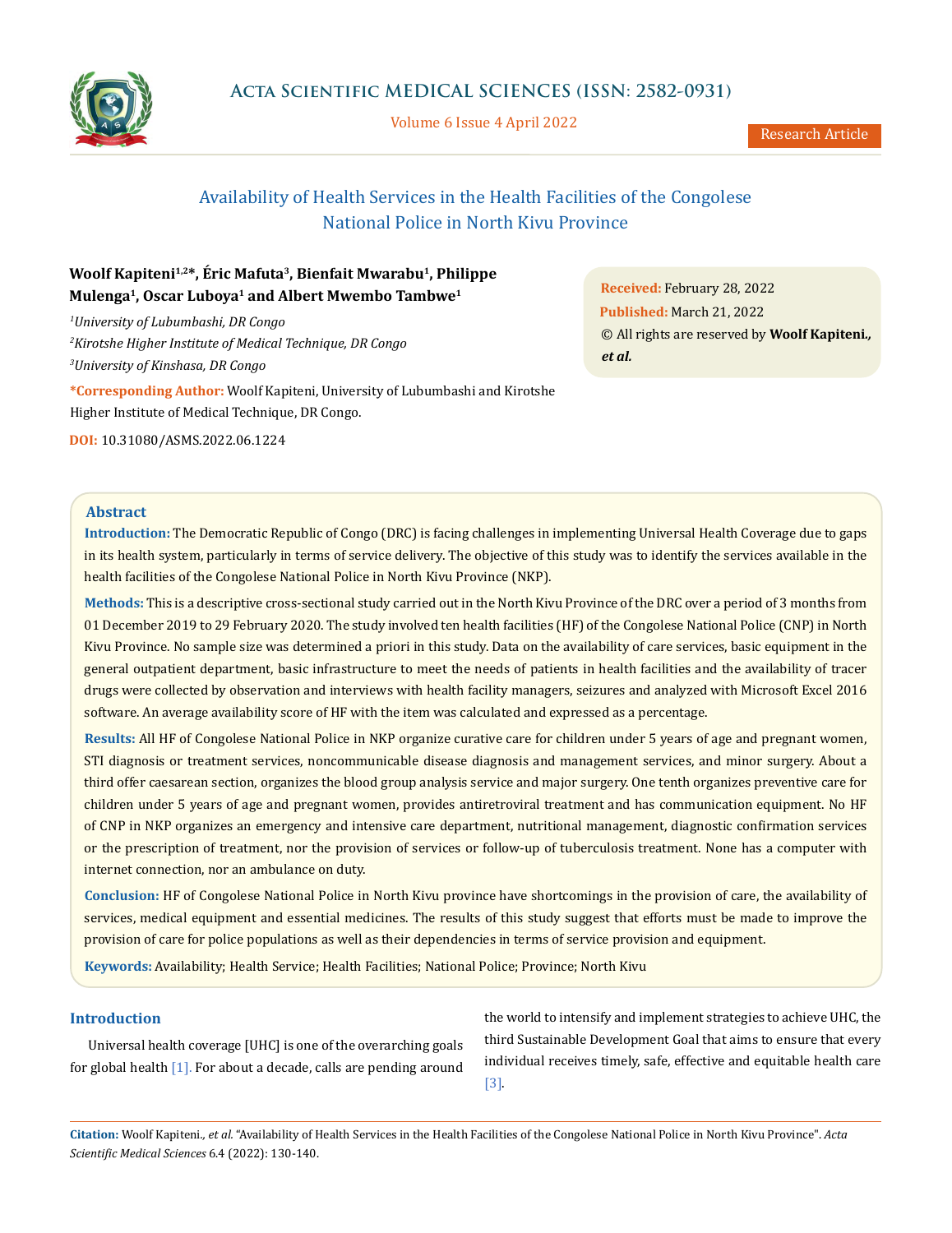Expanding the range of health services covered, their provision and availability to the population is one of the elements of UHC measurement  $[4-6]$ , which requires political will  $[7]$ . Service availability refers to "the physical presence of services and includes health infrastructure, primary health personnel and certain aspects of service utilization. It does not include more complex dimensions such as geographical barriers, travel time and user behaviour, which require more complex input data." The availability of services is described using an index covering the three domains of the tracer indicators, which are health infrastructure, health personnel and service utilization [8].

The provision of health care services increases the likelihood of achieving desired health outcomes  $[9]$ , which are person-centred, safe and effective and responsive to the preferences, needs and values of each individual  $[10]$ . Access to quality health services has a crucial impact on human development, increasing the capacity for individual productivity in particular and the community in general [11].

However, current data show that Africa faces challenges in implementing UHC. These challenges are linked in particular to the shortcomings that characterize its health system  $[12]$ . Available data report that health services provide 36% of essential health services to the population, of which only 32% have access to these services [13]. In the Democratic Republic of Congo, for example, existing data report that two-thirds of patients in the Democratic Republic of Congo use the informal health system to obtain health care, in particular as a result of the unavailability of services, poor quality of service or lack of financial means to access them  $[14]$ .

The Congolese National Police [CNP], a public service responsible for the safety of persons and their property, has a health service whose purpose is to maintain the well-being of police officers, their dependents and the population in general by organizing quality health services, accessible to all  $[15,16]$ , in such a way as to guarantee the right of everyone to health and health care [17].

However, the CNP health service is experiencing difficulties in its functioning and little information exists on the capacity of these health facilities to provide quality health care. It is to fill this gap that this study is initiated. It aims to answer the following research question: what health services are available in the provision of health care within CPN NK health facilities? the objective of this study was to identify the health services available in the health facilities of the national police in The province of North Kivu.

# **Methodology**

# **Study environment**

The province of North Kivu is located in the east of the Democratic Republic of Congo [DRC]. It is made up of 6 administrative territories named the territory of Beni, Lubero, Masisi, Nyiragongo, Rutshuru and Walikale and 3 cities: the city of Beni, Butembo and Goma. In terms of health organization, it is subdivided into 34 operational health zones, totalling 594 health areas with health centers [HC], 33 general reference hospitals, 106 hospitals and medical centers, 98 reference health centers, 263 health posts and dispensaries, a provincial reference hospital, a regional distribution center, three blood transfusion centres, one provincial blood transfusion centre and one provincial laboratory [18].

### **Type of study**

This study was descriptive cross-sectional, conducted in the period from December 1, 2019 to February 29, 2020, which concerned all HF CPN in North Kivu province, ten. It consisted of identifying the health facilities offering services to police officers and their dependencies in a specific way and describing the availability of service within HF CPN NKP. The study has been.

#### **Study population**

The study population consisted of CPN health facilities in the six administrative territories of North Kivu [NK] province. Included in the study was any health facility created and managed by the CPN with the aim of ensuring the well-being of police officers and their dependents in particular.

No sample size was determined a priori in this study. The study involved all HF identified as belonging to the CPN in North Kivu province. Respondents were HF CPN leaders or their delegates.

## **Data collection**

The data were collected using a questionnaire sent to HF managers and or their delegates, the following data were collected: the availability of care services, the availability of basic equipment in the general outpatient service, the availability of basic

**Citation:** Woolf Kapiteni*., et al.* "Availability of Health Services in the Health Facilities of the Congolese National Police in North Kivu Province". *Acta Scientific Medical Sciences* 6.4 (2022): 130-140.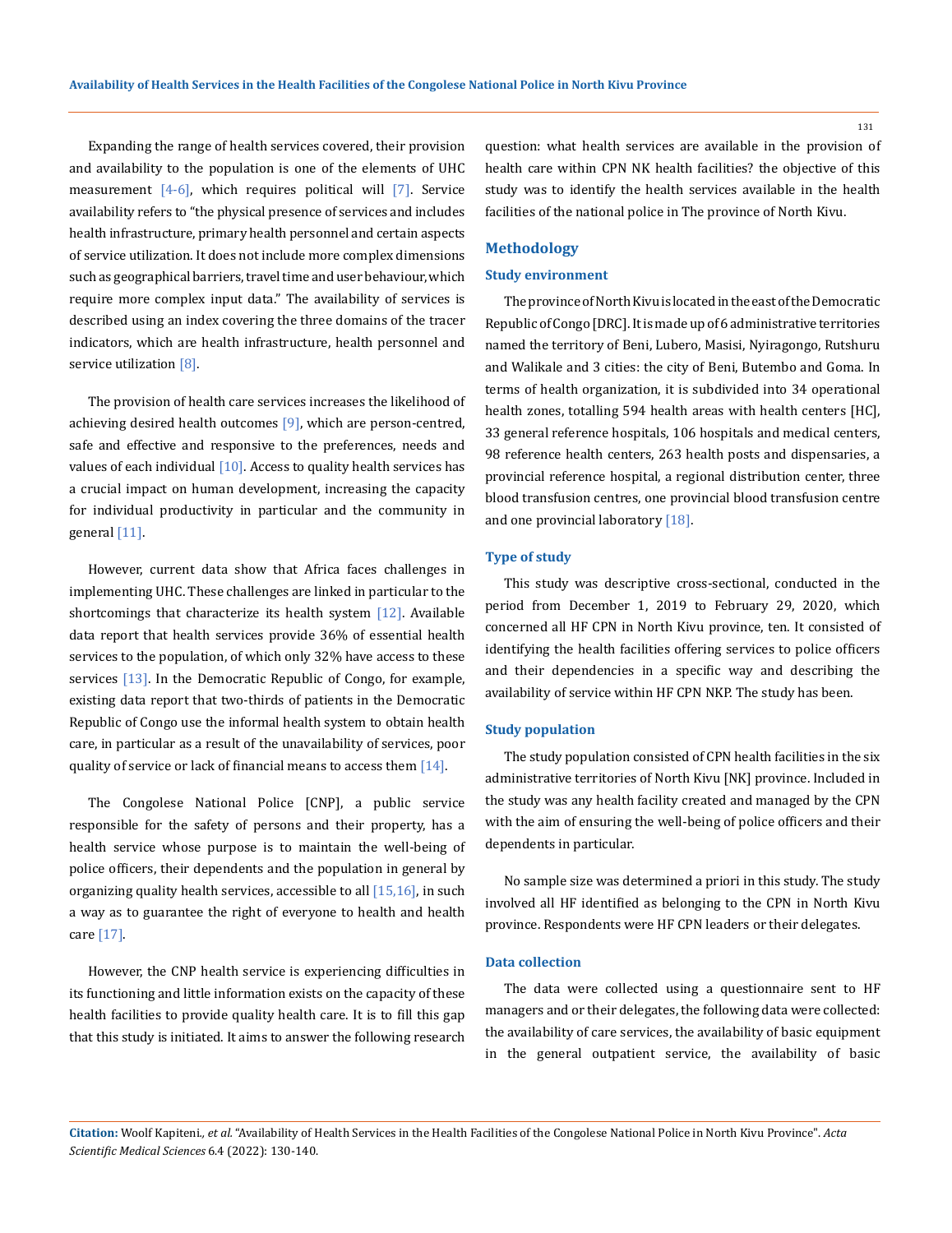infrastructure to meet the needs of patients in health facilities and the availability of tracer drugs, to analyze the actual availability, in addition to the structured interview, the observation allowed the investigators to check the availability, then the operation of the equipment and the expiry date of the drugs on the day of the interview. During the data collection period, the date and time of the interview was decided bilaterally. The study aimed to explore the availability of care delivery and associated equipment. Health service availability was defined as effective when the health care service physically exists in HP and can be used at all times. In this study, equipment is available when it has been observed by the investigator on the day of the investigation in good condition and functional.

#### **Statistical processing and analysis**

The data was collected on paper and entered and analyzed with Microsoft Excel 2016 software. During the analyses, an analysis matrix was created and a HP with a service was marked with a positive sign and the negative sign was written to signify unavailability. At the end, a sum was calculated and an average score of availability of tracer elements determined. This score can be converted to a percentage of HP with the item by dividing it by the total number of HP.

## **Ethical considerations**

The study was approved by the Ethics Committee of the University of Lubumbashi under the number UNILU/ CEM/080/2021 of 01/12/2021 and the national police health authority at the provincial level. In the field, the research team provides the respondent with information about the type of study, its purpose, the risk and benefits heard and the data was collected in anonymity and confidentiality.

### **Results**

| <b>Health district</b><br>hosting the HF of<br>the CPN NK | <b>Health areas of the</b><br>district health<br>hosting the HF of the<br><b>CPN NK</b> | <b>Location of</b><br>the district<br>health | Name of the HF of the CPN NK<br><b>Casting</b> | Number of<br>hospital beds<br>mounted of the<br><b>HF</b> of the CPN<br><b>NK</b> |
|-----------------------------------------------------------|-----------------------------------------------------------------------------------------|----------------------------------------------|------------------------------------------------|-----------------------------------------------------------------------------------|
| Karisimbi                                                 | 19                                                                                      | Urban                                        | Mugunga Police Academy Medical<br>Center       | 5                                                                                 |
|                                                           |                                                                                         | Urban                                        | CH Bisengimana/camps Munzenze                  | 22                                                                                |
| Beni                                                      | 18                                                                                      | Urban                                        | <b>CH PNC Beni</b>                             | 20                                                                                |
| Butembo                                                   | 15                                                                                      | Urban                                        | <b>CH PNC Butembo</b>                          | 5                                                                                 |
| Oicha                                                     | 26                                                                                      | Rural                                        | PNC/Oicha maternity dispensary                 | 5                                                                                 |
| Lubero                                                    | 19                                                                                      | Rural                                        | Mutual Health PS/NCP                           | 3                                                                                 |
| Kirotshe                                                  | 29                                                                                      | Rural                                        | PS commissariat (ciat) PNC sake                | $\overline{c}$                                                                    |
| Rutshuru                                                  | 15                                                                                      | Rural                                        | CH Bisengimana/Rutshuru                        | 6                                                                                 |
| Katoyi                                                    | 16                                                                                      | Rural                                        | PS ciat PNC Kibabi                             | 1                                                                                 |
| Walikale                                                  | 18                                                                                      | Rural                                        | Dispensaire PNC                                | 3                                                                                 |

**Table 1:** Location and capacity of CPN NK health facilities.

Of the 34 health district in North Kivu, nine health district host CPN HF and 10 health facilities have been identified. Table 1 reports the location and capacities of identified health facilities. In total, the CPN NK has 10 HF including four hospitals, a health center, three health posts and two dispensaries. Three urban health district house four national police health facilities.

**Citation:** Woolf Kapiteni*., et al.* "Availability of Health Services in the Health Facilities of the Congolese National Police in North Kivu Province". *Acta Scientific Medical Sciences* 6.4 (2022): 130-140.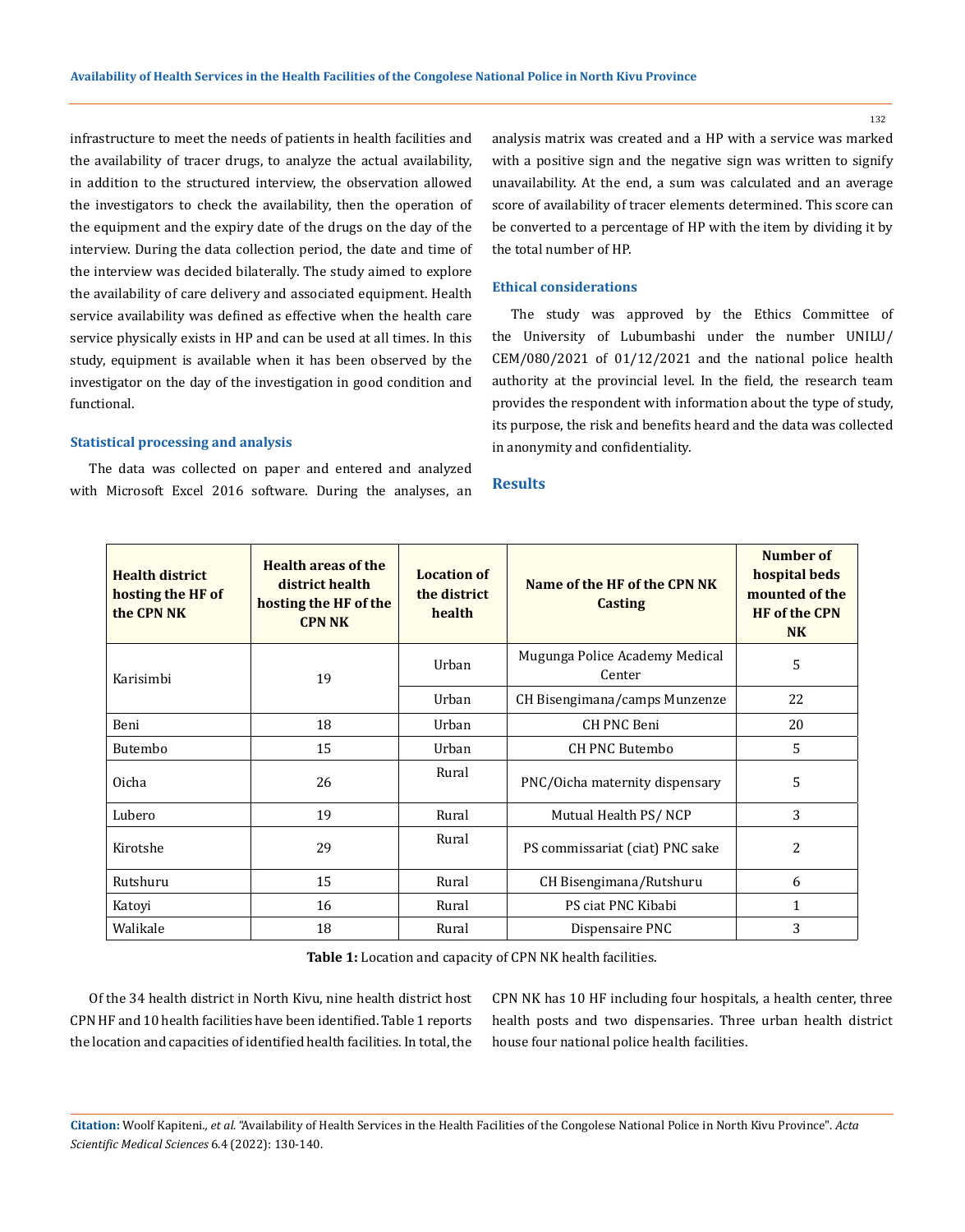|                                              |                                  |                                  |                                  |                                  |                          |                                  |                          |                             |                                  | 133                              |
|----------------------------------------------|----------------------------------|----------------------------------|----------------------------------|----------------------------------|--------------------------|----------------------------------|--------------------------|-----------------------------|----------------------------------|----------------------------------|
| <b>Service</b><br><b>Availability</b>        | <b>BENI</b>                      | <b>BUTEMBO</b>                   | <b>OICHA</b>                     | <b>LUBERO</b>                    | <b>SAKE</b>              | <b>KIBABI</b>                    | <b>MUGUNGA</b>           | <b>RUT-</b><br><b>SHURU</b> | MUN-<br><b>ZENZE</b>             | WA-<br><b>LIKALE</b>             |
| Diagnosis and/<br>or treatment of<br>malaria | $\ddot{}$                        | $\ddot{}$                        | $\ddot{}$                        | $\ddot{}$                        | $\ddot{}$                | $\begin{array}{c} + \end{array}$ | $\ddot{}$                | $\ddot{}$                   | $\ddot{}$                        | $\begin{array}{c} + \end{array}$ |
| Curative care for<br>sick children           | $\ddot{}$                        | $\ddot{}$                        | $\ddot{}$                        | $\ddot{}$                        | $\ddot{}$                | $\ddot{}$                        | $\ddot{}$                | $\ddot{}$                   | $\ddot{}$                        | $\ddot{}$                        |
| Diagnosis and/or<br>treatment of STIs        | $\! + \!\!\!\!$                  | $\begin{array}{c} + \end{array}$ | $\ddot{}$                        | $\begin{array}{c} + \end{array}$ | $\ddot{}$                | $\ddot{}$                        | $\ddot{}$                | $\ddot{}$                   | $\begin{array}{c} + \end{array}$ | $\ddot{}$                        |
| Management of<br>noncommunicable<br>diseases | $\begin{array}{c} + \end{array}$ | $\begin{array}{c} + \end{array}$ | $+$                              | $\ddot{}$                        | $\ddot{}$                | $\ddot{}$                        | $\ddot{}$                | $\ddot{}$                   | $\begin{array}{c} + \end{array}$ | $\begin{array}{c} + \end{array}$ |
| Diagnosis and/or<br>treatment of TB          | $\! + \!\!\!\!$                  | $\begin{array}{c} + \end{array}$ | $\ddot{}$                        | $\begin{array}{c} + \end{array}$ | $\ddot{}$                | $+$                              | $\ddot{}$                | $\ddot{}$                   | $\begin{array}{c} + \end{array}$ | $\ddot{}$                        |
| Caesarean section                            | $\ddot{}$                        | $\blacksquare$                   | $\begin{array}{c} + \end{array}$ | $\Box$                           | $\blacksquare$           | $\blacksquare$                   | $\blacksquare$           | $\Box$                      | $\ddot{}$                        | $\overline{\phantom{a}}$         |
| Major surgery                                | $+$                              | $\overline{\phantom{a}}$         | $+$                              | $\blacksquare$                   | $\blacksquare$           | $\blacksquare$                   | $\blacksquare$           | $\blacksquare$              | $+$                              | ä,                               |
| Childbirth and<br>newborn care               | $\ddot{}$                        | $\blacksquare$                   | $+$                              | $\blacksquare$                   | $\blacksquare$           | $\blacksquare$                   | $\blacksquare$           | $\blacksquare$              | $\ddot{}$                        | $\overline{a}$                   |
| Prenatal care                                | $\overline{a}$                   | $\overline{a}$                   | $\overline{a}$                   | $\ddot{\phantom{a}}$             | L.                       | $\overline{a}$                   | $\overline{a}$           | $\overline{a}$              | $\ddot{}$                        | $\overline{a}$                   |
| Childhood<br>vaccination                     | ÷,                               | ÷,                               | $\overline{a}$                   | ÷,                               | $\overline{a}$           | $\overline{\phantom{a}}$         | $\overline{a}$           | ÷,                          | $\begin{array}{c} + \end{array}$ | $\blacksquare$                   |
| Monitoring<br>children's growth              | $\overline{\phantom{a}}$         | $\sim$                           | ÷,                               | $\blacksquare$                   | Ĭ.                       | $\overline{\phantom{a}}$         | $\blacksquare$           | ÷,                          | $\ddot{}$                        | $\overline{\phantom{a}}$         |
| Family planning                              | $\blacksquare$                   | $\Box$                           | $\blacksquare$                   | $\blacksquare$                   | $\blacksquare$           | $\blacksquare$                   | $\blacksquare$           | $\Box$                      | $\ddot{}$                        | ÷,                               |
| <b>PTME</b>                                  | $\overline{a}$                   | $\overline{a}$                   | $\blacksquare$                   | $\overline{a}$                   | $\frac{1}{2}$            | $\overline{a}$                   | $\overline{a}$           | $\overline{\phantom{a}}$    | $\ddot{}$                        | $\overline{a}$                   |
| <b>HIV</b> testing<br>service CDV/CDIP       | $\overline{a}$                   | ÷,                               | $\overline{a}$                   | $\overline{a}$                   | $\blacksquare$           | $\blacksquare$                   | $\overline{\phantom{a}}$ | ÷,                          | $\blacksquare$                   | $\blacksquare$                   |
| Management of<br>malnutrition                | $\blacksquare$                   | $\overline{a}$                   | ÷,                               | $\overline{\phantom{a}}$         | J.                       | $\overline{\phantom{a}}$         | $\overline{a}$           | $\overline{a}$              | $\blacksquare$                   | $\overline{a}$                   |
| <b>HIV</b> treatment<br>services             | $\blacksquare$                   | $\blacksquare$                   | $\blacksquare$                   | $\overline{a}$                   | $\blacksquare$           | $\blacksquare$                   | $\overline{a}$           | L.                          | $\ddot{}$                        | $\blacksquare$                   |
| Care and support<br>for PHAs                 | ÷,                               | L,                               | ÷                                |                                  | Ĭ.                       | L,                               | $\blacksquare$           | -                           | $\blacksquare$                   | $\frac{1}{2}$                    |
| <b>Blood transfusion</b>                     | $\overline{\phantom{a}}$         | $\blacksquare$                   | $\blacksquare$                   | $\overline{\phantom{a}}$         | $\overline{\phantom{a}}$ | $\qquad \qquad \blacksquare$     | $\blacksquare$           | $\overline{\phantom{a}}$    | $\blacksquare$                   | $\overline{\phantom{a}}$         |
| Santé mental                                 | $\blacksquare$                   | $\blacksquare$                   | $\blacksquare$                   | $\overline{\phantom{a}}$         | $\blacksquare$           | $\blacksquare$                   | $\overline{\phantom{a}}$ | $\blacksquare$              | ÷,                               | $\overline{\phantom{a}}$         |

**Table 2:** Availability of care services offered by CPN NK health facilities by territory.

Legend: + Existing; - Non Existing.

The health structures of the CPN organize several care services. The availability of care services offered by CPN NK health facilities by territory is reported in Table 2. All the health facilities of the national police organize curative care for children. However, vaccination services for children under one year of age are

only found in one in ten structures, as well as the Child Growth Monitoring Service [preschool consultation]. No health facility organizes the Malnutrition Management Service or the Pediatric Neonatology and Intensive Care Department.

**Citation:** Woolf Kapiteni*., et al.* "Availability of Health Services in the Health Facilities of the Congolese National Police in North Kivu Province". *Acta Scientific Medical Sciences* 6.4 (2022): 130-140.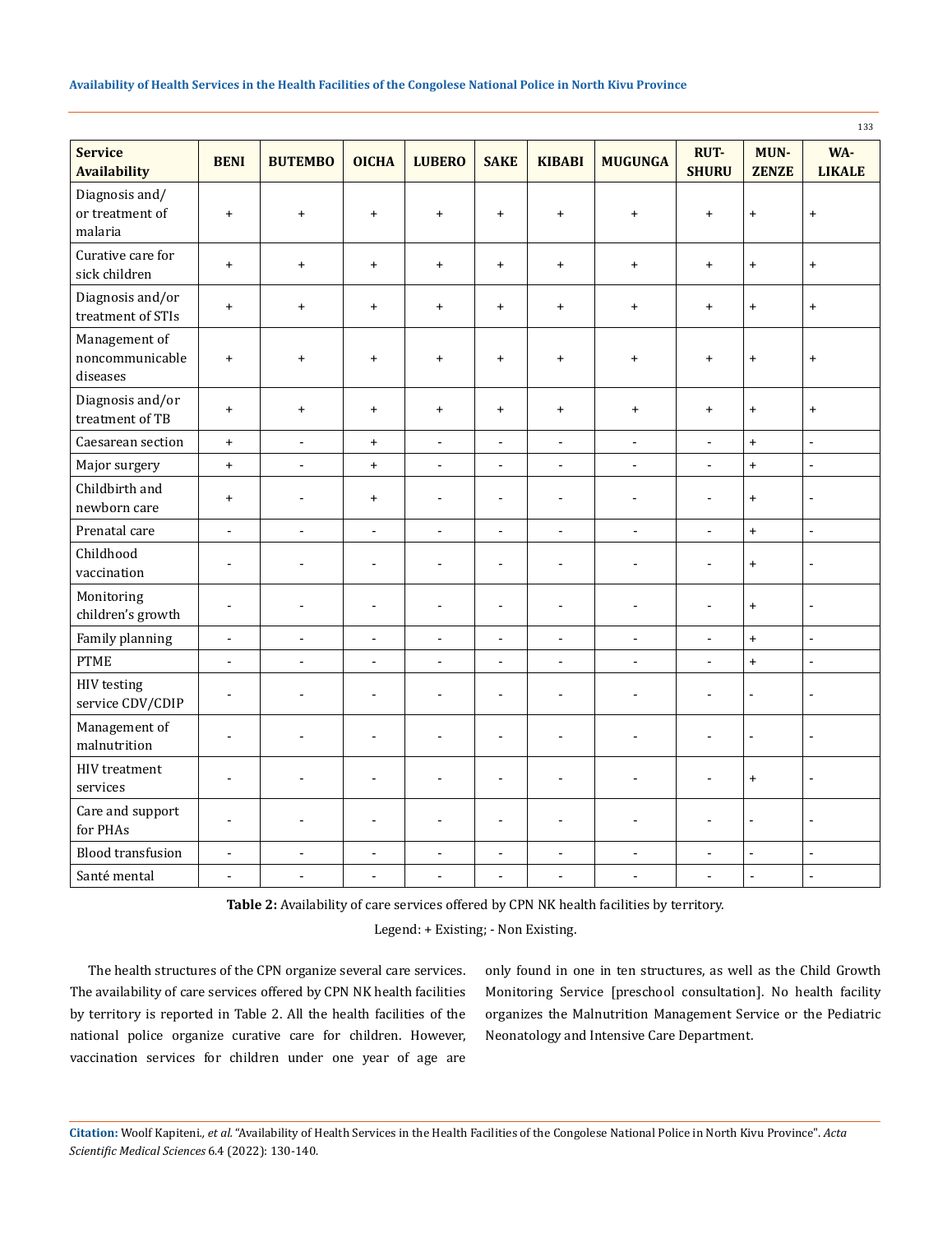With regard to maternal health services, the study showed that all the health facilities of the national police organize care for pregnant women, including prenatal care, three out of ten offer childbirth and caesarean section [30%]. One in ten HF organizes the service of the NPC, family planning than the PMTCT [10%].

One in ten health facilities in the national police organizes services for the provision of antiretroviral [ARV] treatment, but no health facility in the Congolese national police organizes the care and support service for people living with HIV. All the health structures of the Congolese national police organize services for the diagnosis or treatment of STIs and services for the diagnosis or management of noncommunicable diseases.

The study also showed that no national police health facility organizes services for diagnosis, treatment prescription or followup of CBT treatment or the provision of CBT services.

All the health facilities of the national police organize minor surgery and three out of ten do major surgery [30%]. However, no health facility of the national police organizes the emergency and intensive care service for adults. It was noted that three out of ten HF CPN organizes the blood group analysis service [30%]. The study did not note that no HF CPN in NK province organizes a mental health service.

| <b>Service</b><br><b>Availability</b> | <b>BENI</b>              | <b>BUTEMBO</b>           | <b>OICHA</b>             | <b>LUBERO</b>  | <b>SAKE</b>    | <b>KIBABI</b>            | <b>MUGUNGA</b>           | <b>RUTSHURU</b>          | <b>MUNZENZE</b> | WA-<br><b>LIKALE</b> |
|---------------------------------------|--------------------------|--------------------------|--------------------------|----------------|----------------|--------------------------|--------------------------|--------------------------|-----------------|----------------------|
| Scale for<br>adults                   | $+$                      | $\ddot{}$                | $+$                      | $+$            | $+$            | $\ddot{}$                | $+$                      | $\ddot{}$                | $\ddot{}$       | $\ddot{}$            |
| Thermo-<br>meter                      | $+$                      | $+$                      | $+$                      | $+$            | $+$            | $\ddot{}$                | $+$                      | $+$                      | $+$             | $+$                  |
| Stethoscope                           | $+$                      | $\ddot{}$                | $\ddot{}$                | $\ddot{}$      | $+$            | $\ddot{}$                | $+$                      | $+$                      | $\ddot{}$       | $+$                  |
| Sphygmoma-<br>$\,$ nometer $\,$       | $+$                      | $+$                      | $+$                      | $+$            | $+$            | $\ddot{}$                | $+$                      | $+$                      | $\ddot{}$       | $\ddot{}$            |
| Thermo<br>flash                       | $+$                      | $\ddot{}$                | $+$                      |                | $\blacksquare$ | $\overline{\phantom{a}}$ | $\overline{\phantom{a}}$ | $+$                      | $+$             |                      |
| Beds for ex-<br>amination             | $+$                      | $\ddot{}$                | $+$                      | $\overline{a}$ | $\blacksquare$ | $\overline{\phantom{a}}$ | $\overline{\phantom{a}}$ | $\ddot{}$                | $+$             |                      |
| Baby weighs                           | $+$                      | $\blacksquare$           | $+$                      | $\blacksquare$ | $\blacksquare$ | $\blacksquare$           | $\blacksquare$           | $+$                      | $+$             | $\sim$               |
| Fathom                                | $+$                      | $\blacksquare$           | $\blacksquare$           | $\blacksquare$ | $\blacksquare$ | $\blacksquare$           | $\blacksquare$           | $\blacksquare$           | $\ddot{}$       | $\blacksquare$       |
| Children's<br>scale                   | $\overline{\phantom{a}}$ | $\blacksquare$           | $\overline{a}$           | $\overline{a}$ | $\blacksquare$ | $\overline{\phantom{a}}$ | $\overline{a}$           | $\overline{\phantom{a}}$ | $\ddot{}$       |                      |
| Light source                          | $\blacksquare$           | $\overline{\phantom{a}}$ | $\overline{\phantom{a}}$ | ٠              | $\blacksquare$ | $\overline{\phantom{a}}$ | $\overline{\phantom{a}}$ | $\overline{\phantom{a}}$ | $\blacksquare$  | $\blacksquare$       |
| Lowers<br>tongue                      | $\sim$                   | $\blacksquare$           | ÷,                       | ÷              |                | $\overline{\phantom{a}}$ | $\blacksquare$           | $\overline{\phantom{a}}$ |                 |                      |
| ENT exam<br>material                  |                          |                          |                          |                |                | $\blacksquare$           | $\blacksquare$           | $\blacksquare$           |                 |                      |

**Table 3:** Availability of basic equipment in the general outpatient service in CPN NK health facilities.

Legend: + Existing; - Non Existing.

The study also explored the availability of some basic equipment. All national police health facilities have adult scales, thermometers, stethoscopes and blood pressure monitors. Five out of ten HF [50%] have examination beds and thermo flashes. Four out of ten or 40% of health facilities have baby weights, two out of ten or 20% of height rod and one in ten child scales. However, no HF of the CPN has a light source, tongue lowering or material for ENT examination [Table 3].

**Citation:** Woolf Kapiteni*., et al.* "Availability of Health Services in the Health Facilities of the Congolese National Police in North Kivu Province". *Acta Scientific Medical Sciences* 6.4 (2022): 130-140.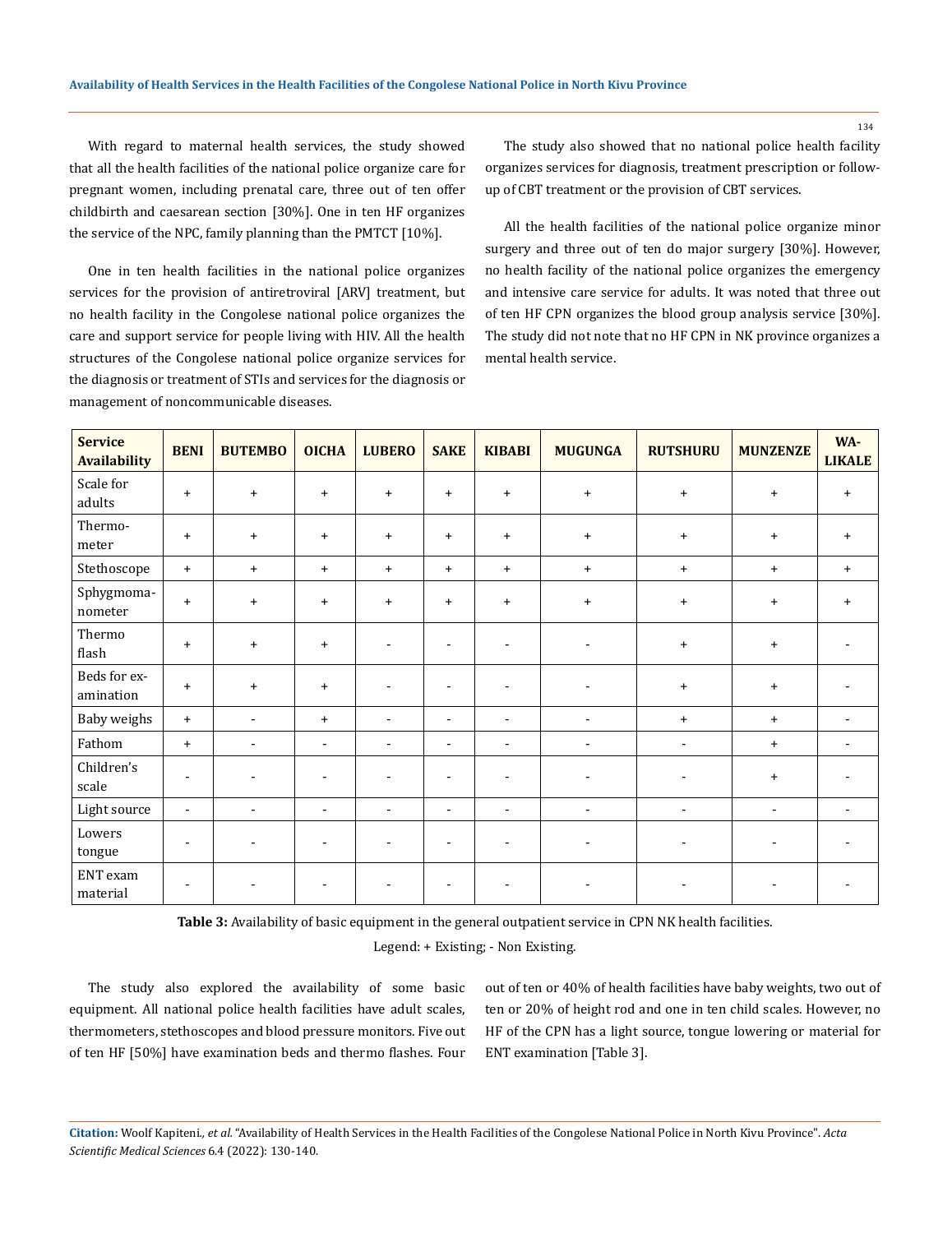|                                           |                          |                |              |               |                          |                          |                |                          |                 | 135                  |
|-------------------------------------------|--------------------------|----------------|--------------|---------------|--------------------------|--------------------------|----------------|--------------------------|-----------------|----------------------|
| <b>Service</b><br><b>Availability</b>     | <b>BENI</b>              | <b>BUTEMBO</b> | <b>OICHA</b> | <b>LUBERO</b> | <b>SAKE</b>              | <b>KIBABI</b>            | <b>MUGUNGA</b> | <b>RUTSHURU</b>          | <b>MUNZENZE</b> | WA-<br><b>LIKALE</b> |
| Regular electricity<br>and or solar panel | $+$                      | $+$            | $\ddot{}$    | $\ddot{}$     | $\ddot{}$                | $+$                      | $+$            | $\ddot{}$                | $+$             | $+$                  |
| Improved water<br>source                  | $+$                      |                |              | $+$           | $+$                      | $\overline{\phantom{a}}$ | $+$            | $\ddot{}$                | $\ddot{}$       | $+$                  |
| Visual and<br>auditory intimacy           | $+$                      | $+$            | $+$          | $+$           | $+$                      | $+$                      | $+$            | $+$                      | $\ddot{}$       | $+$                  |
| Latrine for<br>patients                   | $\ddot{}$                | $+$            | $\ddot{}$    | $+$           | $\ddot{}$                | $+$                      | $+$            | $+$                      | $\ddot{}$       | $+$                  |
| Communication<br>equipment                | $\overline{\phantom{a}}$ |                | $+$          |               | ÷                        |                          | ٠              | $\overline{\phantom{a}}$ | $\blacksquare$  |                      |
| Computer with<br>internet                 | $\blacksquare$           |                |              |               | $\overline{\phantom{a}}$ | $\overline{\phantom{a}}$ | ۰              | $\blacksquare$           | $\blacksquare$  |                      |
| Emergency<br>transport                    | $\blacksquare$           |                |              |               | $\overline{a}$           | $\blacksquare$           | ٠              | $\blacksquare$           | $\blacksquare$  |                      |
| Fire extinguisher                         | $\blacksquare$           |                |              |               | $\overline{a}$           | $\overline{\phantom{a}}$ |                | $\blacksquare$           | $\ddot{}$       |                      |

**Table 4:** Availability of basic infrastructure to meet the needs of patients in CPN NK health facility.

Legend: + Existing; - Non Existing.

All national police health facilities in North Kivu have latrines for patients and regular electricity and or solar panels. Seven out of ten or 70% have an improved water source. However, there are reports of frequent power cuts especially during the dry season.

One in ten has communication equipment, but no national police health facility has a computer with an internet connection, nor the emergency means of transport to evacuate the sick [Table 4].

| <b>Tracer drugs</b>                                                                                  | <b>BENI</b> | <b>BUTEMBO</b> | <b>OICHA</b> | <b>LUBERO</b>  | <b>SAKE</b>              | <b>KIBABI</b>  | <b>MUGUNGA</b>           | <b>RUTSHURU</b> | <b>MUNZENZE</b>          | WA-<br><b>LIKALE</b> |
|------------------------------------------------------------------------------------------------------|-------------|----------------|--------------|----------------|--------------------------|----------------|--------------------------|-----------------|--------------------------|----------------------|
| Disinfectant<br>solutions<br>(Hydroalcoholic<br>Solution + Dove-<br>bral or Creolin or<br>Cetrimide) | $+$         | $\ddot{}$      | $+$          | $\ddot{}$      | $+$                      | $+$            | $+$                      | $+$             | $\ddot{}$                |                      |
| SRO Sachet                                                                                           | $+$         | $+$            | $+$          | $+$            | $+$                      | $+$            | $\sim$                   | $+$             | $+$                      | $+$                  |
| Metronidazole<br>250 CP                                                                              | $+$         | $\blacksquare$ | $+$          | $\ddot{}$      | $+$                      | $+$            | $\overline{\phantom{a}}$ | $+$             | $\blacksquare$           | $\div$               |
| Syringes 5 ml                                                                                        | $+$         | $+$            | $+$          | $\blacksquare$ | $+$                      | $+$            | $\blacksquare$           | $+$             | $+$                      | $+$                  |
| Paracetamol 500<br>mg Cp                                                                             | $+$         | $\ddot{}$      | $+$          | $\ddot{}$      | $\overline{\phantom{a}}$ |                | $\blacksquare$           | $\ddot{}$       | $\blacksquare$           | $+$                  |
| ACT 12-59 month                                                                                      | $+$         | $+$            | $+$          | $+$            | $\blacksquare$           | $\blacksquare$ | $\sim$                   | $\ddot{}$       | $\overline{\phantom{a}}$ | $\ddot{}$            |
| Oxytocin 10 IU/<br>ml inj                                                                            | $+$         |                | $+$          |                |                          |                | $\overline{\phantom{a}}$ | $\ddot{}$       | $\ddot{}$                |                      |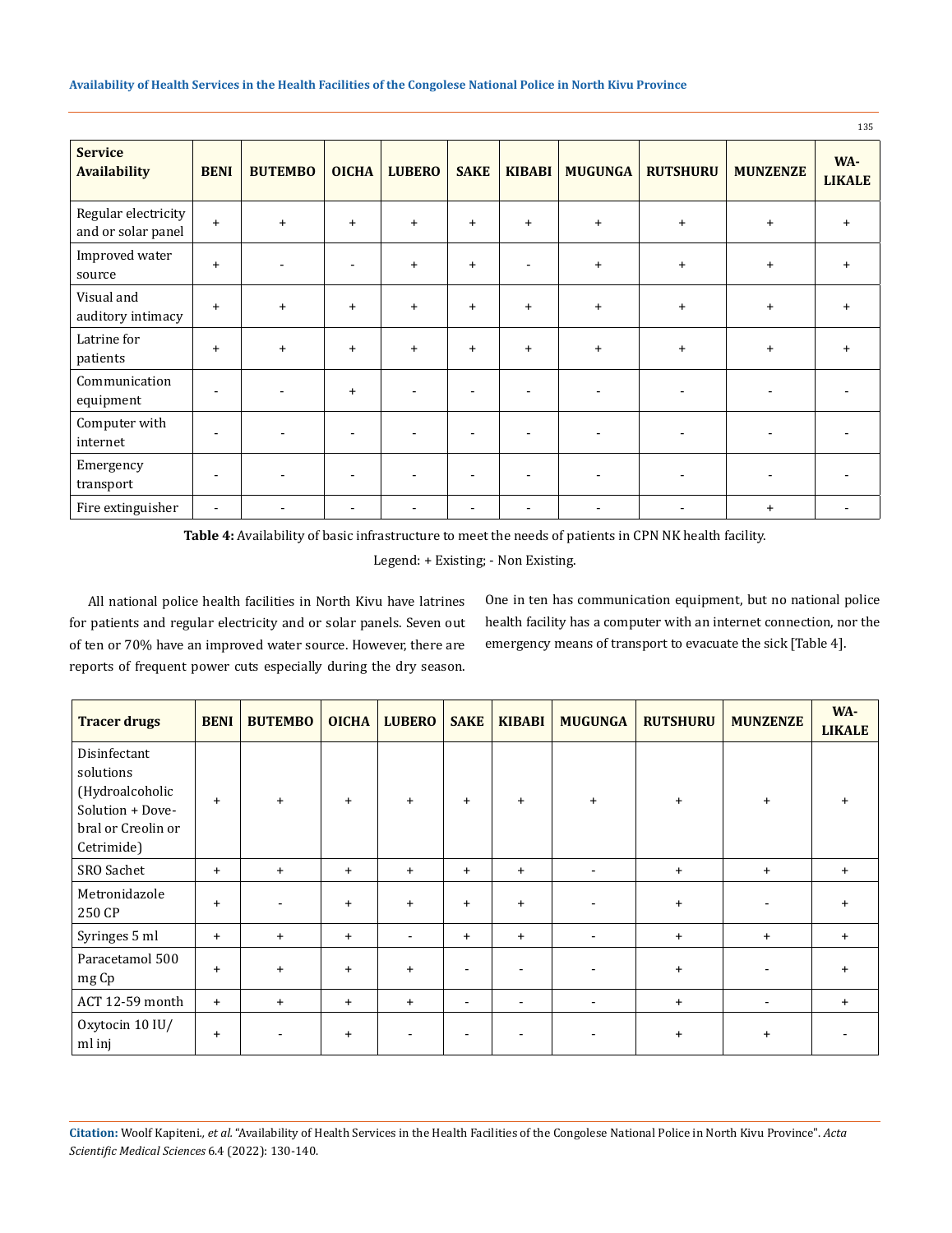|                                           |                          |                          |                          |                          |                          |                          |                          |                          |                          | 136                      |
|-------------------------------------------|--------------------------|--------------------------|--------------------------|--------------------------|--------------------------|--------------------------|--------------------------|--------------------------|--------------------------|--------------------------|
| Iron Sulfate 325<br>mg Cp                 | $+$                      | $\blacksquare$           | $+$                      | $\blacksquare$           | $+$                      | $\blacksquare$           | ٠                        | $\ddot{}$                | $+$                      |                          |
| Amoxycilline 500<br>mg Cp                 | $+$                      | $\ddot{}$                | ٠                        | $\blacksquare$           | $+$                      | $+$                      | $\overline{\phantom{a}}$ | $\overline{\phantom{a}}$ |                          | $\ddot{}$                |
| Amoxycilline 125<br>mg/5ml<br>suspension  | $\overline{\phantom{a}}$ | $\ddot{}$                | ٠                        | $\ddot{}$                | $+$                      | $\blacksquare$           | $\overline{\phantom{a}}$ | $\ddot{}$                |                          |                          |
| Cotrimoxazole<br>480 mg Cp                | $\ddot{}$                | $\overline{\phantom{a}}$ | $+$                      | $\ddot{}$                | $+$                      | $\overline{\phantom{a}}$ | ٠                        | $\ddot{}$                | $\blacksquare$           | $\overline{\phantom{a}}$ |
| Doxycycline Cp                            | $\ddot{}$                | $\overline{\phantom{a}}$ | $\blacksquare$           | $\ddot{}$                | $\sim$                   | $\blacksquare$           | $+$                      | $+$                      | $\blacksquare$           | $\blacksquare$           |
| Vitamin K                                 | $\sim$                   | $\blacksquare$           | $\blacksquare$           | $\blacksquare$           |                          | $\blacksquare$           | $\blacksquare$           | $\ddot{}$                | $\ddot{}$                | $\blacksquare$           |
| Sterile gloves                            | $\ddot{}$                | $\ddot{}$                | $+$                      | $\blacksquare$           | $\ddot{}$                | $\blacksquare$           | $\overline{\phantom{a}}$ | $\ddot{}$                | $\ddot{}$                | $\blacksquare$           |
| Sulfadoxine-<br>Pyrimithamine<br>500mg Cp | $\ddot{}$                | L,                       | $+$                      |                          | $\blacksquare$           | $\blacksquare$           |                          | ٠                        | $\ddot{}$                |                          |
| Syringes 10 ml                            | $\blacksquare$           | $\blacksquare$           | $+$                      | $\blacksquare$           | $\sim$                   | $\sim$                   | $\overline{\phantom{a}}$ | $\overline{\phantom{a}}$ | $\overline{\phantom{a}}$ | $\overline{\phantom{a}}$ |
| Contraceptives                            | $\blacksquare$           | $\blacksquare$           | $\blacksquare$           | $\blacksquare$           | $\sim$                   | $\blacksquare$           | $\blacksquare$           | $\blacksquare$           | $\ddot{}$                | $\blacksquare$           |
| Injectable<br>Contraceptives              | $\overline{\phantom{a}}$ | $\blacksquare$           | $\overline{a}$           | $\blacksquare$           | $\overline{\phantom{a}}$ | $\overline{\phantom{a}}$ | $\overline{\phantom{a}}$ | $\overline{a}$           | $\ddot{}$                |                          |
| Zinc Cp                                   |                          | $\blacksquare$           | $\blacksquare$           | $\blacksquare$           | $\overline{\phantom{a}}$ | $\blacksquare$           | $\blacksquare$           | $\blacksquare$           | $\overline{\phantom{a}}$ | $\overline{\phantom{a}}$ |
| ACT 2-11 month                            | $\sim$                   | $\blacksquare$           | $\blacksquare$           | $\blacksquare$           | $\sim$                   | $\blacksquare$           | $\blacksquare$           | $\blacksquare$           | $\blacksquare$           | $\blacksquare$           |
| Vitamin A                                 | $\overline{\phantom{a}}$ | $\overline{\phantom{a}}$ | $\overline{\phantom{a}}$ | $\overline{\phantom{a}}$ | $\sim$                   | $\overline{\phantom{a}}$ | $\overline{\phantom{a}}$ | $\blacksquare$           | $\overline{\phantom{a}}$ | $\overline{\phantom{a}}$ |

**Table 5:** Availability of tracer drugs in CPN NK health facilities.

Legend: + Existing; - Non Existing.

Table 5 shows that no health formation has Vitamin A, Zinc Cp, artemisinin combination base therapy [ACT] 2-11 months and syringes 10 ml. One in ten health facilities, or 10%, had oral and injectable contraceptives; two in ten had vitamin K; three out of ten health facilities or 30% had Sulfadoxine-Pyrimithamine 500mg Cp; four out of ten health facilities or 40% had Oxytocin 10 IU/ml injectable, Doxycicline Cp and Amoxycilline 125 mg/5ml suspension; five out of ten health facilities or 50% had Iron Sulphate 325 mg Cp, Cotrimoxazole 480 mg Cp and Amoxycilline 500 mg Cp six out of ten health facilities or 60% had Paracetamol 500 mg Cp, Sterile gloves and adult ACTs seven out of ten health facilities or 70% had Metronidazole 250 CP; eight out of ten health facilities, i.e. 80%, had Syringes 5 ml; nine out of ten health facilities, i.e. 90%, had SRO Sachet; all the health units of the national police have a Disinfectant Solutions [Hydro Alcoholic Solution + Bavécrole or Créoline or Cétrimide].

## **Discussion**

The present study explored the availability of services in the health facilities of the Congolese national police in North Kivu province.

## **Availability of health care services**

Our results show that all the HF of the CPN NK organizes the curative care of children and outpatients. However, only 10% organize preventive care [vaccination, growth monitoring] and none of them organizes the nutritional care service. This situation is believed to be due to the fact that most of the CPN's HF from an operational point of view work as private HF not integrated into the Ministry of Health's network of health facilities. The results of this study are not consistent with those of the study conducted in 2018 in the DRC showing that 59% of health facilities offered outpatient child curative care services, 90% offered routine vaccination, 89% offered growth monitoring [19]. This difference is explained by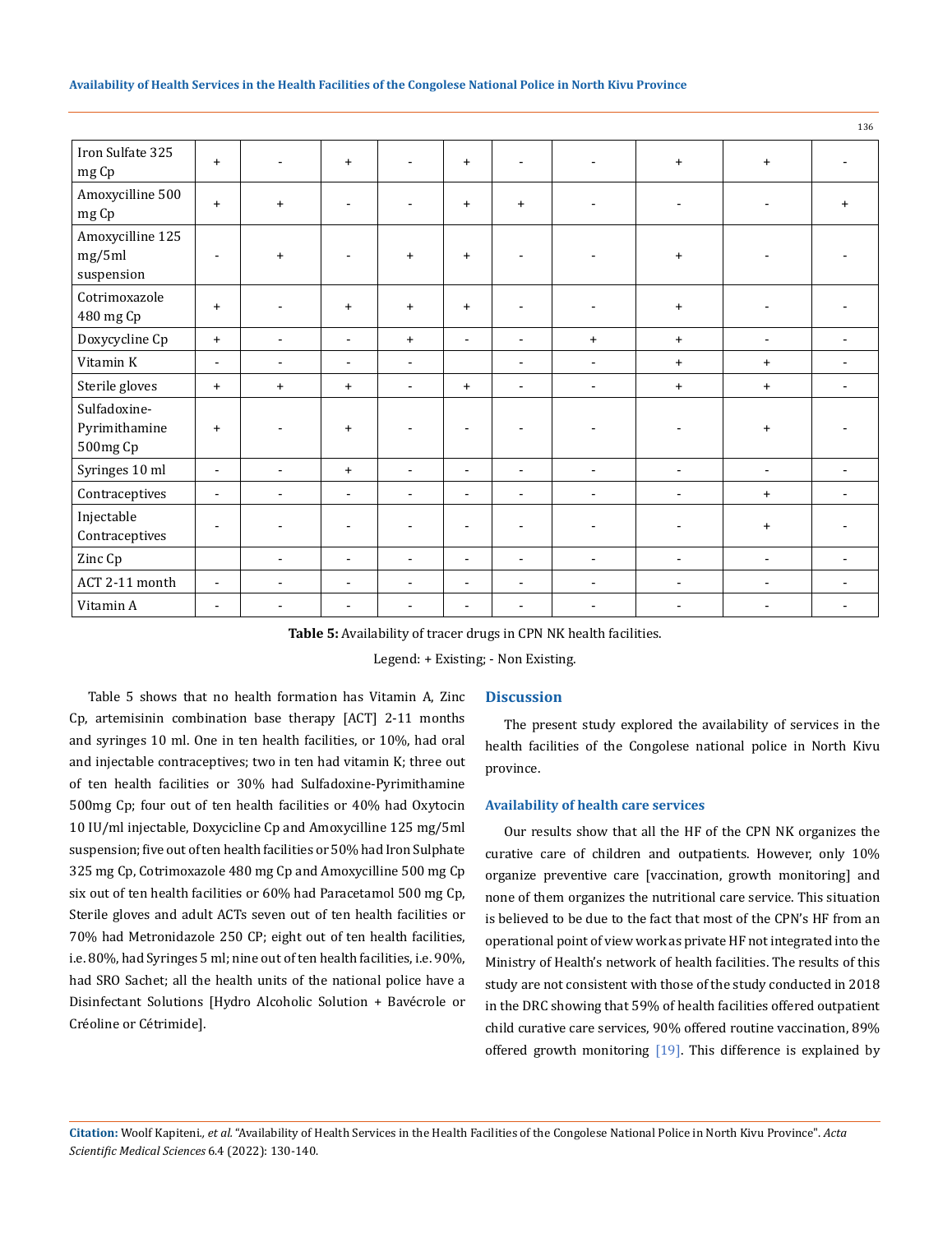the fact that the CPN HF are neither supported nor accompanied by the Ministry of Health. These results suggest that populations dependent on police officers are forced to join other health training courses than those of the CPN to benefit from these benefits. Growth assessment is an indispensable tool for monitoring the growth of early childhood looking at its growth trajectories [weight, height or body mass index] [20-22], to assess its psychomotor development, health and nutritional status and to identify abnormal growth trajectories finally reduce the risk of inappropriate nutrition, promote rapid detection and referral of pathologies resulting from growth disorders [23,24]. Immunization of children is one of the most effective and efficient public health actions to significantly reduce infant and child mortality from infectious diseases and must be an integral part of primary health care and national strategies for universal health coverage [25,26].

This study found that all HF CPN NK organize curative care for pregnant women, but only 30% offer services for caesarean section and 10% organize preventive services [prenatal consultation, family planning, PMTCT]. The results of this study show that police populations and their dependencies in North Kivu are less covered for maternal health because this coverage is lower than that of the general population reported in the 2018 DRC service delivery study which showed that 96% of health facilities in the DRC offered antenatal consultations and 68% offered the family planning [FP] service [19]. The same observation was made by Akilimali., *et al*. who found that the Family Planning service among the military was lower than in the general population at 16% [27]. This situation is believed to be due to the lack of collaboration between the health services of the National Police and the Ministry of Health. The quality of care for the mother-child couple remains a challenge for developing countries  $[28]$ . Quality antenatal consultation reduces preventable maternal morbidity and mortality [29,30]. Family planning reduces maternal morbidity and mortality [31]. A study in eastern DRC found that family planning needs in the conflictaffected area in eastern Democratic Republic of the Congo were 38% [32].

Our results show that 10% of CPN NK HF organizes the provision of ARV treatment and none of them organizes supportive care for people living with HIV. This may explain why many newborns continue to be infected with HIV during pregnancy, childbirth and breastfeeding while transmission factors are preventable [33]. The PMTCT programme remains the best way to care for HIV/AIDS-

infected pregnant women and their newborns [34]. Women who have received little or no antenatal care and those who give birth without knowing their HIV status should be screened immediately. Appropriate antiretroviral therapy and screening for human immunodeficiency virus during pregnancy has well-established benefits [35]. The fight against sexually transmitted diseases as well as HIV/AIDS is a key issue for prevention in the armed forces because, consisting of a sexually active population more prone to risky behaviour [36]. Special access for the improvement of the prevention of HIV/AIDS and sexually transmitted diseases within the national police and the improvement of the testing service is crucial for the well-being of police officers. All HF of the CPN NK organizes the Sti Diagnosis or Treatment Services, the Noncommunicable Disease Diagnosis and Management Services and Minor Surgery, of which 30% do major surgery; none of them organizes the Emergency and Intensive Care Department for adults and children. our study shows that no HF CPN NK does not have the complete minimum package of activity or the complete package of activity. our observations agree with a WHO study that had found that Africa faces the challenge of insufficient supply of essential care services [13] and, while it does not agree with a study conducted in Goma which had found 50.3% of health training offer the complete package of activity while 49.6% offer the minimum activity package [37].

Our study shows that no CPN NK HF organizes diagnostic confirmation services, treatment prescription or follow-up of TBC treatment or the provision of TBC services. Tuberculosis is a public health problem and is the leading cause of death from infectious diseases, however Tuberculosis is a disease that can be cured and prevented [37].

No CPN HF organizes the mental health service in North Kivu province. Neuropsychiatric pathologies represent a very high disease burden worldwide [38]. The integration of mental health into primary health care is useful for providing care to patients with severe neuropsychiatric pathologies [39].

Universal health coverage requires promotional, preventive, curative, rehabilitative and palliative care of quality and efficiency to everyone, without the use of these services exposing the subject concerned to financial difficulties [40]. The management, monitoring and evaluation of the supply and quality of services are the health pillar of the solid system [8].

**Citation:** Woolf Kapiteni*., et al.* "Availability of Health Services in the Health Facilities of the Congolese National Police in North Kivu Province". *Acta Scientific Medical Sciences* 6.4 (2022): 130-140.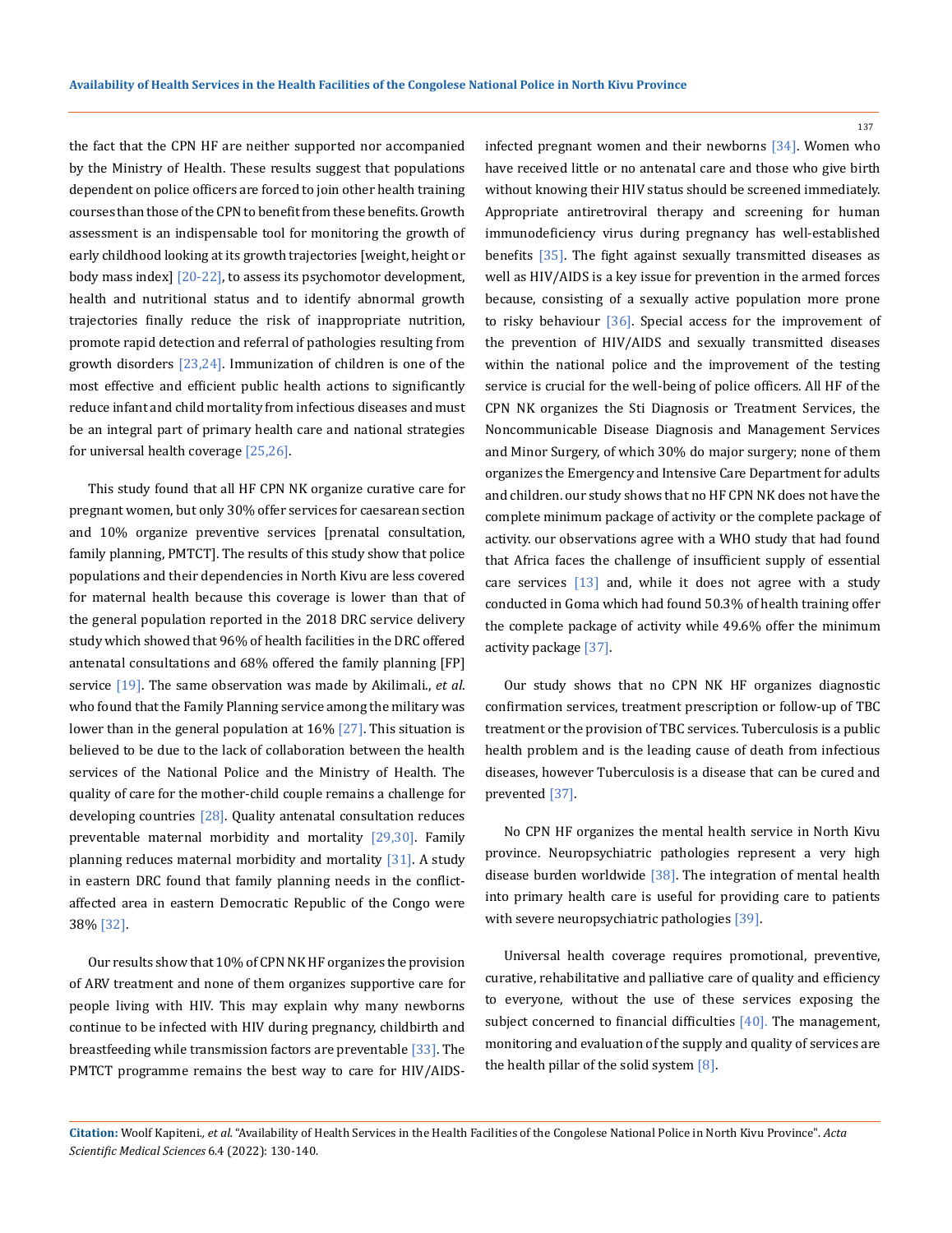**Availability of basic infrastructure to meet the needs of patients**

In North Kivu, all HF of the national police have latrines for patients however the number of latrines by users remains insufficient and regular electricity and or solar panel, however some panel does not work well. Just under three-quarters of HF [70%] have an improved water source, connected to the regideso public network. However, the supply of water is not always regular, to the point that in some sites, patients are called upon to bring water for their care and needs. It should be noted that this proportion is lower than that reported by the 2018 service delivery study in the DRC which showed that 29% of health facilities had latrines for patients in consultation for outpatient care. This will be due to the lack of funding for the CPN health service [19].

The study showed that only 10% of health facilities have communication equipment. No HF of the CPN has a computer with internet connection, nor the emergency means of transport to evacuate the sick.

In a study conducted in the DRC shows that, 52% of HF had communication equipment, 4% had a computer with internet access, 5% had a fire extinguisher, 65% had access to electricity regularly, 49% had access to water from an improved source, 19% had access to emergency transport for patients [19], ambulance services is an integral part of emergency care service, playing an important role in the provision of pre-hospital emergency care  $[41-$ 43].

# **Availability of basic equipment in the general outpatient department and availability of tracer drugs**

Our study shows a lack of basic equipment in the general outpatient service as well as essential medicines in the HF of the CPN in North Kivu province. This would be due to the fact that the HF of the CPN operates with reduced financial means. Our study is consistent with that of the WHO which noted a shortage of essential medicines and equipment in Africa with an impact on the quality of patient care  $[44,45]$ : access to quality medicines improves health outcomes and reduces morbidity and mortality, is an integral part of human rights [46,47].

In a study conducted in the DRC shows that most HF had stethoscopes, thermometers, blood pressure monitors, adult scales and beds for examination ;d children's scales, either a projector or a functional flashlight, which can be used for outpatient examination, and measuring rod; amoxicillin tablets or capsules, while less than half had baby scales, cotrimoxazole suspension and paracetamol [19]. the availability of these inputs in health facilities depends on the appropriations allocated, for the acquisition of medicines and equipment, for the effectiveness and efficiency of the supply system in place [48].

### **Limitations of the Study**

Our study did not look at Health Service Utilization Indicators, Health Status Indicators, Service Coverage Indicators and CPN NK Health System Indicators.

### **Conclusion**

The HF of the CPN in the province of North Kivu have inadequacies in the provision of care, the availability of services, medical equipment and essential medicines with consequences on the quality of medical care for police officers and their dependents.

There is a need to improve the provision of care to police officers and their dependencies in terms of the provision of services and medical equipment as well as the support and accompaniment of the Ministry of Health by integrating preventive and promotional care into the HF of the CPN NK.

## **Conflict of Interest**

The authors declare that they have no conflict of interest. **Bibliography**

- 1. Paul E., *et al*[. "Universal Health Coverage in Francophone](https://www.ghspjournal.org/content/6/2/260)  [Sub-Saharan Africa: Assessment of Global Health Experts'](https://www.ghspjournal.org/content/6/2/260)  Confidence in Policy Options". *[Global Health: Science and](https://www.ghspjournal.org/content/6/2/260)  Practice* [6.2 \(2018\): 260-271.](https://www.ghspjournal.org/content/6/2/260)
- 2. Soucat A and Vallet B. "A more inclusive health system with universal health coverage". *Tribe Health* 63.1 (2020): 65.
- 3. World Health Organization. "Quality of care: a process for making strategic choices in health systems". 2006;38.
- 4. World Health Organization. "World Health Report 2008: Primary Health Care - now more than ever". (2008): 125.
- 5. [World Health Organization. "World Health Report: Financing](https://apps.who.int/iris/handle/10665/44372)  [Health Systems: The Path to Universal Coverage" \(2010\).](https://apps.who.int/iris/handle/10665/44372)

**Citation:** Woolf Kapiteni*., et al.* "Availability of Health Services in the Health Facilities of the Congolese National Police in North Kivu Province". *Acta Scientific Medical Sciences* 6.4 (2022): 130-140.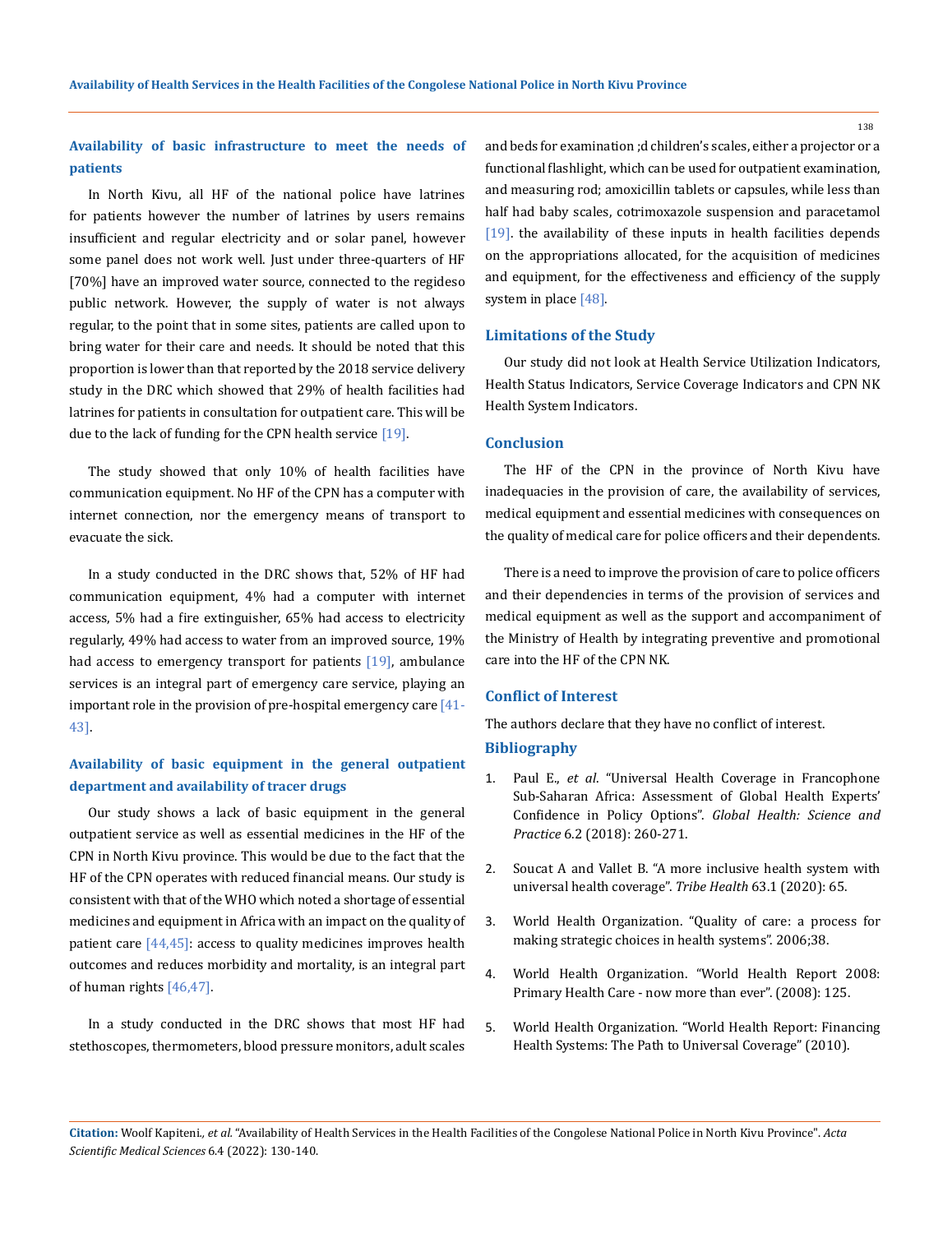- 6. Busse Reinhard., *et al*[. "Analysis of Changes in Health Financing](https://openknowledge.worldbank.org/handle/10986/13711)  [Frameworks in High-Income Countries: A Comprehensive](https://openknowledge.worldbank.org/handle/10986/13711)  [Framework Approach". HNP Discussion Paper. Washington,](https://openknowledge.worldbank.org/handle/10986/13711)  [DC: World Bank \(2007\).](https://openknowledge.worldbank.org/handle/10986/13711)
- 7. Reich MR., *et al*[. "Moving towards universal health coverage:](https://www.thelancet.com/journals/lancet/article/PIIS0140-6736(15)60002-2/fulltext)  [lessons from 11 country studies".](https://www.thelancet.com/journals/lancet/article/PIIS0140-6736(15)60002-2/fulltext) *The Lancet* 387.10020 [\(2016\): 811-816.](https://www.thelancet.com/journals/lancet/article/PIIS0140-6736(15)60002-2/fulltext)
- 8. World Health Organization. Measuring the Availability and Capacity of Services (SARA): A Tool for Evaluating the Statutes of the Saint: Reference Manual, Version 2.2, Revision July 2015 (2014).
- 9. Institute of Medicine (U.S.). "Crossing the quality chasm: a new health system for the 21st century". Washington, D.C: National Academy Press (2001): 337.
- 10. Organisation for Economic Co-operation and Development. "Improve healthcare performance. How to measure their quality?" *Paris (*2010).
- 11. Youness J., *et al*. "Health Care Expenditure and Utilization: A Review of Theoretical and Empirical Literature". *European Science Journal ESJ* 14.33 (2018): 156.
- 12. [Sambo LG and Kirigia JM. "Investing in health systems for](https://bmcinthealthhumrights.biomedcentral.com/articles/10.1186/s12914-014-0028-5)  [universal health coverage in Africa".](https://bmcinthealthhumrights.biomedcentral.com/articles/10.1186/s12914-014-0028-5) *BMC International Health [and Human Rights](https://bmcinthealthhumrights.biomedcentral.com/articles/10.1186/s12914-014-0028-5)* 14.1 (2014): 28.
- 13. [Regional Committee for Africa. "Framework for the delivery](https://apps.who.int/iris/handle/10665/332966)  [of essential health services through strengthened district or](https://apps.who.int/iris/handle/10665/332966)  [local health systems to support universal health coverage in](https://apps.who.int/iris/handle/10665/332966)  [the context of the Sustainable Development Goals: Secretariat](https://apps.who.int/iris/handle/10665/332966)  [report". World Health Organization. Regional Office for Africa.](https://apps.who.int/iris/handle/10665/332966)  [Report No.: AFR/RC69/8 \(2019\).](https://apps.who.int/iris/handle/10665/332966)
- 14. MNSP/DR Congo. "Study on the affordability of communities to health care". *Kinshasa* (2014).
- 15. "Determining the organisation and functioning of the provincial police stations of the Congolese national police". Organic Law No. 15/027 of 09/12/2015 (2015).
- 16. "On the organization and functioning of the Congolese National Police". Organic Law No. 11/013 of 11/08/2011 (2011).
- 17. Robert E., *et al*[. "What is behind the consensus of global health](https://www.cabdirect.org/globalhealth/abstract/20173252421)  [actors on universal health coverage? An analysis based on](https://www.cabdirect.org/globalhealth/abstract/20173252421)  the rights-based approach". *[Canadian Journal of Development](https://www.cabdirect.org/globalhealth/abstract/20173252421)  Studies/Revue* [38.2 \(2017\): 199-215.](https://www.cabdirect.org/globalhealth/abstract/20173252421)
- 18. Provincial Health Division North Kivu/DRC. "Bulletin of the Health Information and Epidemiological Surveillance System". first half of the year (2019).
- 19. School of Public Health of the University of Kinshasa (ESPK) [Democratic Republic of Congo], ICF. Evaluation of Health Care Services Delivery 2017-2018. Kinshasa, DRC: Rockville, Maryland, USA: ESPK and ICF; 2019. Report No.: COD\_2017\_ SPA\_v01\_M (2019).
- 20. Regnault N and Gillman MW. "Importance of Characterizing Growth Trajectories". *Annals of Nutrition and Metabolism*  65.2-3 (2014): 110-113.
- 21. Scherdel P., *et al*[. "Growth monitoring as an early detection](https://pubmed.ncbi.nlm.nih.gov/26777129/)  tool: a systematic review". *[Lancet Diabetes Endocrinology](https://pubmed.ncbi.nlm.nih.gov/26777129/)* 4.5 [\(2016\): 447-456.](https://pubmed.ncbi.nlm.nih.gov/26777129/)
- 22. Zhang X., *et al*[. "Growth During Infancy and Early Childhood](https://pubmed.ncbi.nlm.nih.gov/31595955/)  [and Its Association With Metabolic Risk Biomarkers at 11.5](https://pubmed.ncbi.nlm.nih.gov/31595955/)  Years of Age". *[American Journal of Epidemiology](https://pubmed.ncbi.nlm.nih.gov/31595955/)* 189.4 (2020): [286-293.](https://pubmed.ncbi.nlm.nih.gov/31595955/)
- 23. Zhang C., *et al*[. "Inequality in early childhood neurodevelopment](https://www.ncbi.nlm.nih.gov/pmc/articles/PMC5723085/)  [in six poor rural counties of China: a decomposition analysis".](https://www.ncbi.nlm.nih.gov/pmc/articles/PMC5723085/)  *[International Journal for Equity in Health](https://www.ncbi.nlm.nih.gov/pmc/articles/PMC5723085/)* 16.1 (2017): 212.
- 24. Ruiz JDC., *et al*[. "Contributions of a Child's Built, Natural, and](https://journals.plos.org/plosone/article?id=10.1371/journal.pone.0147741)  [Social Environments to Their General Cognitive Ability: A](https://journals.plos.org/plosone/article?id=10.1371/journal.pone.0147741)  [Systematic Scoping Review".](https://journals.plos.org/plosone/article?id=10.1371/journal.pone.0147741) *Plos One* 11.2 (2016): e0147741.
- 25. Ngomba AV., *et al*. "The provision of immunization services in urban areas in Cameroon: a case study from the Djoungolo Health District". *The Pan African Medical Journal* (2016): 25.
- 26. World Health Organization. "IMMUNIZATION AGENDA TO 2030 A global strategy to leave no one behind; Vaccines and diseases". Geneva (2019).
- 27. Akilimali P., *et al*[. "Differences in family planning outcomes](https://pubmed.ncbi.nlm.nih.gov/30580261/)  [between military and general populations in Kinshasa,](https://pubmed.ncbi.nlm.nih.gov/30580261/)  [Democratic Republic of the Congo: a cross-sectional analysis".](https://pubmed.ncbi.nlm.nih.gov/30580261/)  *BMJ Open* [8.12 \(2018\): e022295.](https://pubmed.ncbi.nlm.nih.gov/30580261/)
- 28. Hatem M., *et al*[. "Evaluation of the quality of maternal and](https://pubmed.ncbi.nlm.nih.gov/30066537/)  [newborn health services in Guinea-Conakry and Togo".](https://pubmed.ncbi.nlm.nih.gov/30066537/) *Public Health* [S1 \(2018\): 101.](https://pubmed.ncbi.nlm.nih.gov/30066537/)
- 29. Abalos E., *et al*[. "Antenatal care for healthy pregnant women:](https://pubmed.ncbi.nlm.nih.gov/26694196/)  [a mapping of interventions from existing guidelines to inform](https://pubmed.ncbi.nlm.nih.gov/26694196/)  [the development of new WHO guidance on antenatal care".](https://pubmed.ncbi.nlm.nih.gov/26694196/)  *[BJOG: An International Journal of Obstetrics and Gynaecology](https://pubmed.ncbi.nlm.nih.gov/26694196/)*  [123.4 \(2016\): 519-528.](https://pubmed.ncbi.nlm.nih.gov/26694196/)